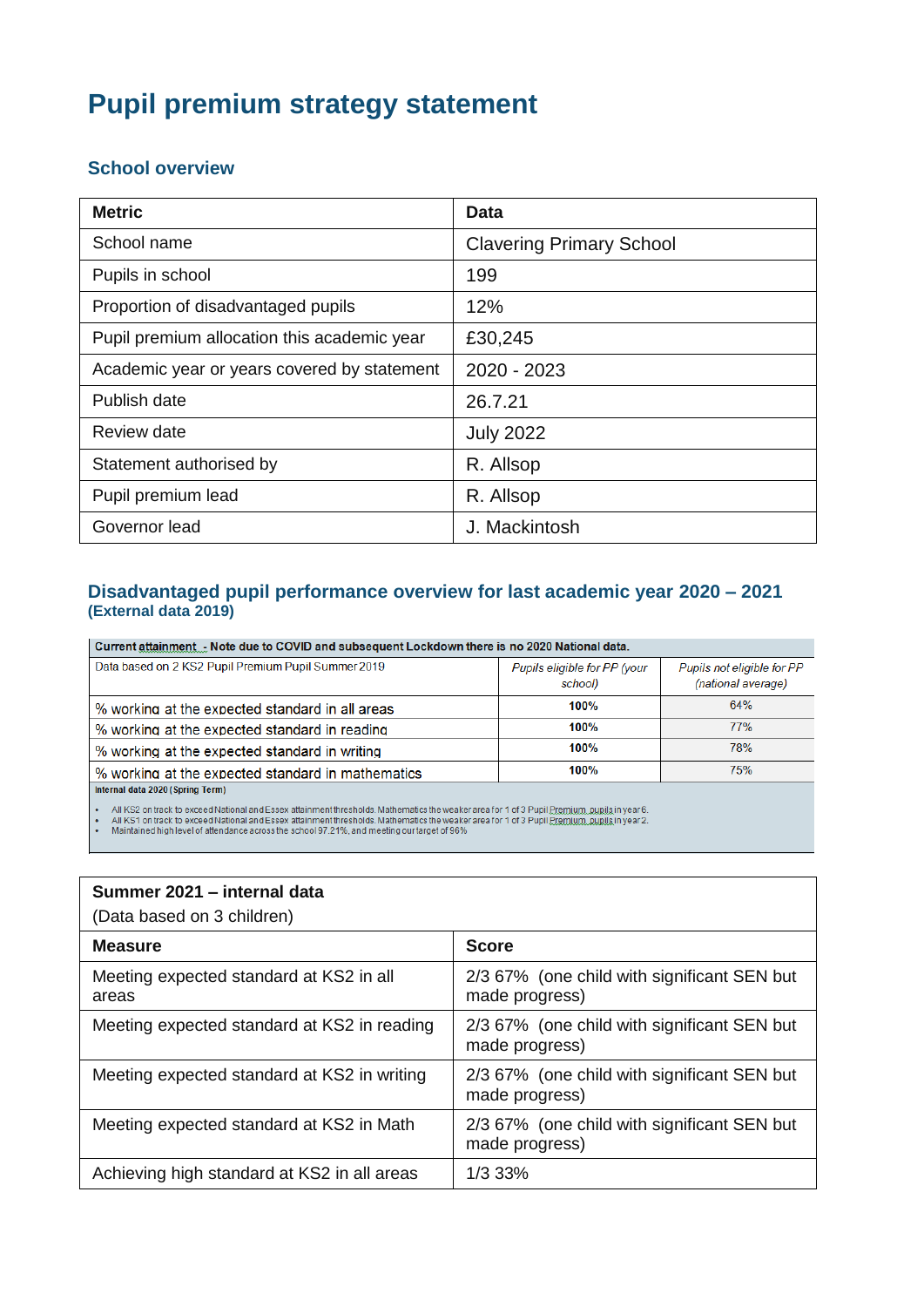| Achieving high standard at KS2 in reading | 1/3 33% |
|-------------------------------------------|---------|
| Achieving high standard at KS2 in writing | 1/3 33% |
| Achieving high standard at KS2 in Maths   | 1/3 33% |

#### **Disadvantaged pupil progress scores for last academic year 2020 – 2021 External data 2019)**

| Summer 2019                |              |
|----------------------------|--------------|
| (Data based on 2 children) |              |
| <b>Measure</b>             | <b>Score</b> |
| Reading                    | 1.03         |
| Writing                    | 1.02         |
| Maths                      | $-1.91$      |

# **Strategy aims for disadvantaged pupils**

| <b>Measure</b>                                   | <b>Activity</b>                                                                 |
|--------------------------------------------------|---------------------------------------------------------------------------------|
| Priority 1                                       | Purchase phonic books to enhance our resources                                  |
| Priority 2                                       | Train further Learning Support Assistants on the Learning<br>Mentor programme   |
| Barriers to learning these<br>priorities address | Emotional need and increase readiness to learn.<br>Increased targeted resources |
| Projected spending                               | £3200                                                                           |

# **Teaching priorities for current academic year**

| Aim                     | <b>Target</b>                                                                                                                                                                                                 | <b>Target date</b> |
|-------------------------|---------------------------------------------------------------------------------------------------------------------------------------------------------------------------------------------------------------|--------------------|
| Progress in Reading     | Achieve expected level of attainment and<br>progress at the end of the academic year                                                                                                                          | <b>July 2022</b>   |
| Progress in Writing     | Achieve expected level of attainment and<br>progress at the end of the academic year                                                                                                                          | <b>July 2022</b>   |
| Progress in Mathematics | Achieve expected level of attainment and<br>progress at the end of the academic year                                                                                                                          | <b>July 2022</b>   |
| Phonics                 | Attain expected level of attainment at the<br>end of the academic year                                                                                                                                        | <b>July 2022</b>   |
| Other                   | To continue to achieve our attendance<br>target (96%) and reduce number of<br>unauthorised absences (below 18% - ie<br>reduce term time holidays)<br>To improve attendance figures post COVID<br>restrictions | <b>July 2022</b>   |
| Other                   | To support pupils' self-esteem, attitudes to<br>learning, sense of well-being and enjoyment<br>of school.                                                                                                     | <b>July 2022</b>   |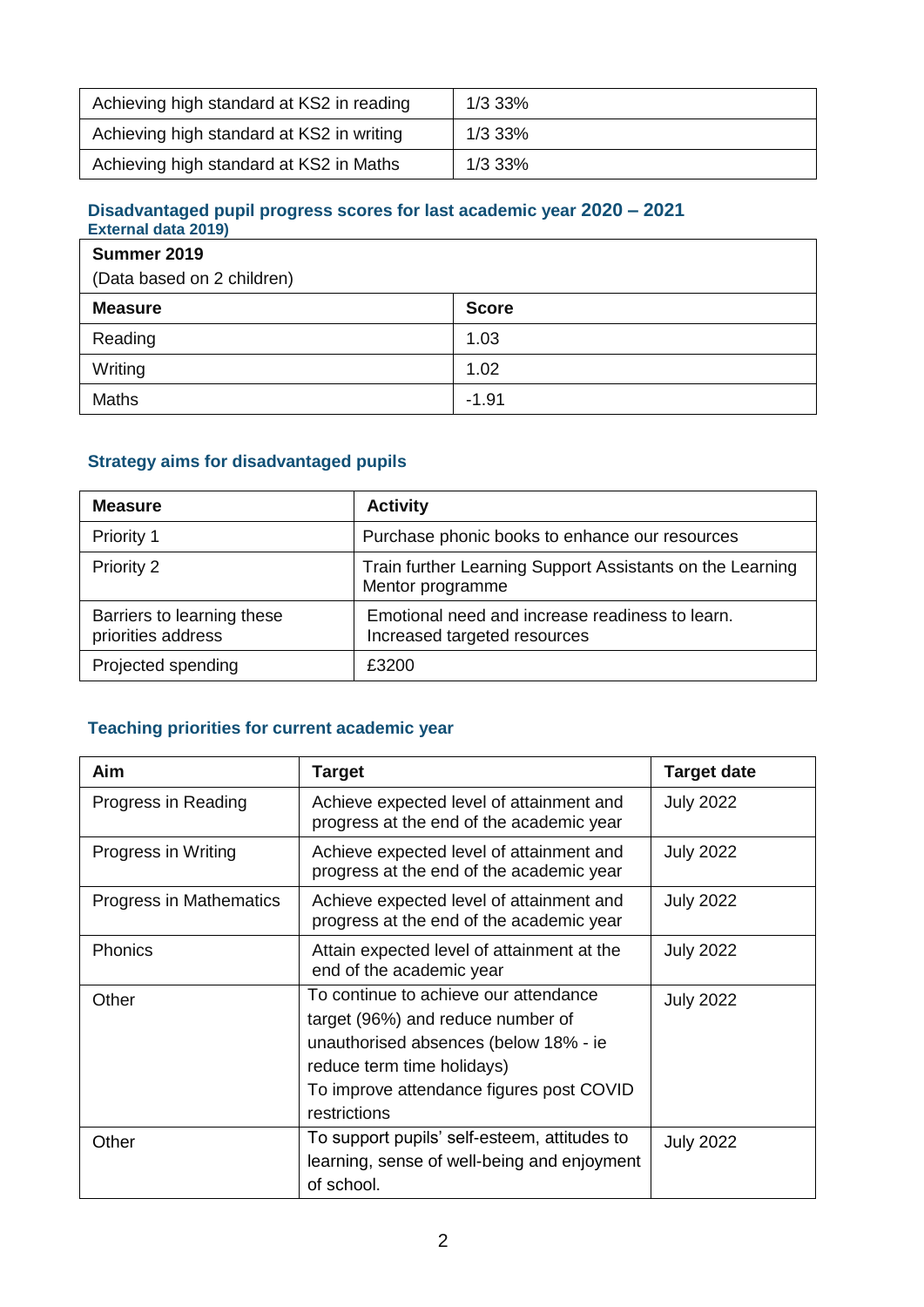**Remember to focus support on disadvantaged pupils reaching the expected standard in phonics check at end of year 1.**

| <b>Measure</b>                                   | <b>Activity</b>                                                                                                                                                              |
|--------------------------------------------------|------------------------------------------------------------------------------------------------------------------------------------------------------------------------------|
| Priority 1                                       | Small group interventions for pupils falling behind age<br>related expectations in English with qualified teacher<br>booster sessions and targeted support with LSA in class |
| Priority 2                                       | Small group interventions for pupils falling behind age<br>related expectations in Maths with qualified teacher<br>booster sessions and targeted support with LSA in class   |
| Priority 3                                       | Learning Mentor sessions for pupils with emotional need                                                                                                                      |
| Barriers to learning these<br>priorities address | Poor writing and number skills, especially SEN.<br>Emotional need.                                                                                                           |
| Projected spending                               | £25,555                                                                                                                                                                      |

# **Targeted academic support for current academic year**

# **Wider strategies for current academic year**

| <b>Measure</b>                                   | <b>Activity</b>                                                                                                                                                 |
|--------------------------------------------------|-----------------------------------------------------------------------------------------------------------------------------------------------------------------|
| <b>Priority 1</b>                                | To enhance the curriculum, ensure the children are able<br>to participate and to give children the opportunity<br>to experience new and challenging activities. |
| Barriers to learning these<br>priorities address | Funding places on school trips                                                                                                                                  |
| Projected spending                               | £2000                                                                                                                                                           |

# **Monitoring and Implementation**

| Area             | <b>Challenge</b>                                                                                                                                     | <b>Mitigating action</b>                                 |
|------------------|------------------------------------------------------------------------------------------------------------------------------------------------------|----------------------------------------------------------|
| Teaching         | Include booster teacher in staff<br>CPD programme. Keep LSAs up<br>to date with any relevant training.<br>Availability of staff and cost of<br>cover | Advanced notice                                          |
| Targeted support | Senior leader allocating time to<br>monitor the provision                                                                                            | Block time in advance, link with<br>Provision Map review |
| Wider strategies | Engaging with families facing the<br>most challenges                                                                                                 | Working closely with the LA where<br>appropriate.        |

# **Review: last year's aims and outcomes**

| Aim                                          | <b>Outcome</b>                              |
|----------------------------------------------|---------------------------------------------|
| To support pupils' self-esteem, attitudes to | Learning Mentor and Play Therapy effective. |
| learning, sense of well-being and enjoyment  | Continue with these strategies. Emotional   |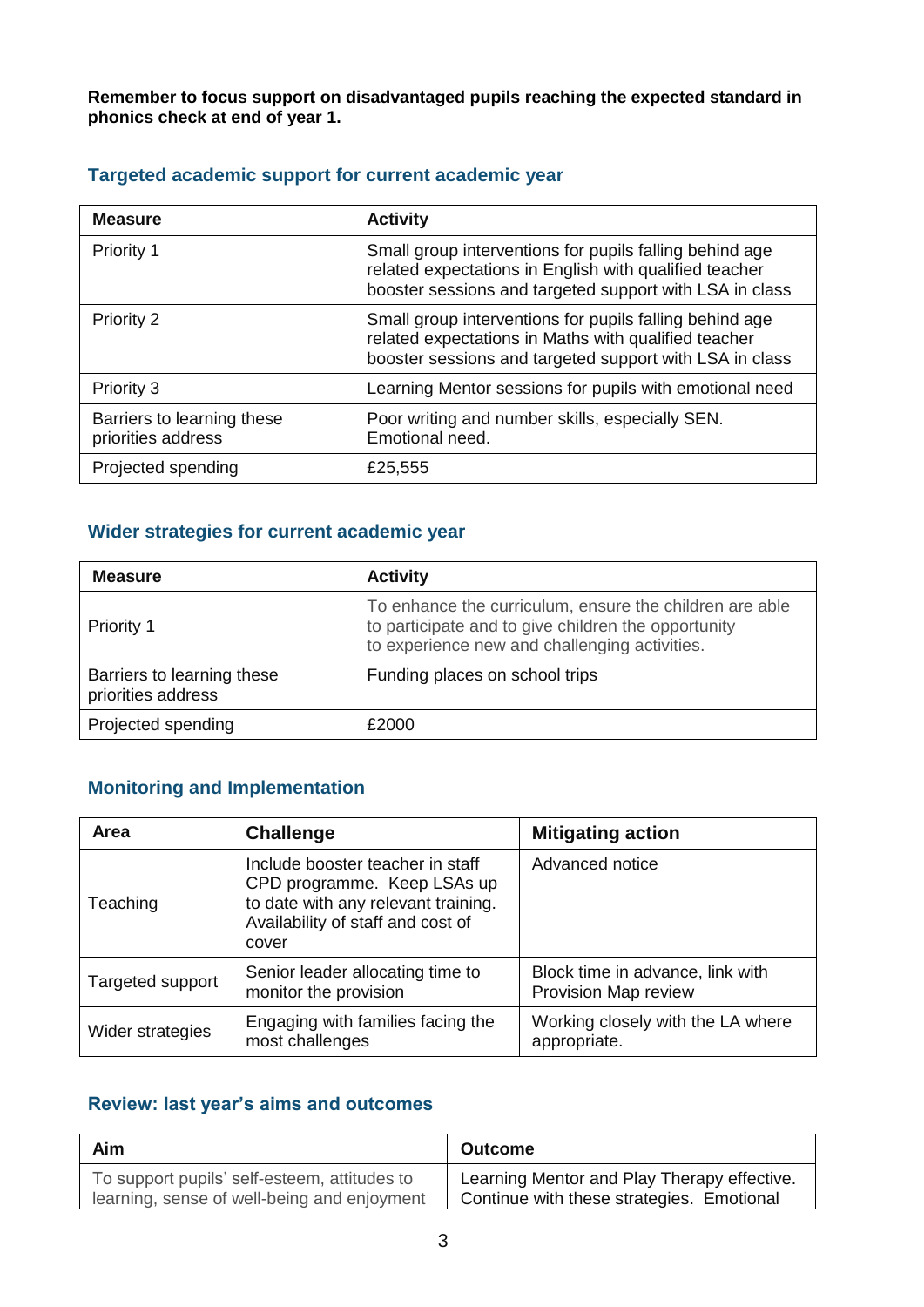| of school.                                                                                                                                                         | need increased after most recent lockdown.<br>Support put in place which supported and<br>regulated need. Team building with Sport<br>coach and increase LSA hours across the<br>school in bubbles.           |
|--------------------------------------------------------------------------------------------------------------------------------------------------------------------|---------------------------------------------------------------------------------------------------------------------------------------------------------------------------------------------------------------|
| To help children reach their full potential in<br>Maths and English.                                                                                               | Progress made. Meeting expected level of<br>attainment more challenging when there are<br>also significant SEN. This needs to continue<br>and existing progress built upon.                                   |
| To enhance the curriculum, ensure the<br>children are able to participate and to give<br>children the opportunity to experience new<br>and challenging activities. | Support offered and given where needed<br>through hardship fund. This needs to<br>continue. Links and information shared<br>during pandemic of local activities and<br>opportunities for Pupil Premium pupils |

## **1. Additional detail**

### **Education Endowment Foundation:**

#### **Collaborative learning**

Collaborative or cooperative learning can be defined as learning tasks or activities where students work together in a group small enough for everyone to participate on a collective task that has been clearly assigned. This can be either a joint task where group members do different aspects of the task but contribute to a common overall outcome, or a shared task where group members work together throughout the activity.

Some collaborative learning approaches also get mixed ability teams or groups to work in competition with each other, in order to drive more effective collaboration. There is a very wide range of approaches to collaborative and cooperative learning involving different kinds of organisation and tasks, but this summary does not include Peer tutoring, which is reviewed separately.

#### How effective is it?

The impact of collaborative approaches on learning is consistently positive, but it does vary so it is important to get the detail right. Effective collaborative learning requires much more than just sitting pupils together and asking them to work together; structured approaches with well-designed tasks lead to the greatest learning gains. There is some evidence that collaboration can be supported with competition between groups, but this is not always necessary, and can lead to learners focusing on the competition rather than the learning it aims to support. Approaches which promote talk and interaction between learners tend to result in the best gains.

#### **Feedback**

Feedback is information given to the learner and/or the teacher about the learner's performance relative to learning goals. It should aim towards (and be capable of producing) improvement in students' learning. Feedback redirects or refocuses either the teacher's or the learner's actions to achieve a goal, by aligning effort and activity with an outcome. It can be about the learning activity itself, about the process of activity, about the student's management of their learning or selfregulation or (the least effective) about them as individuals. This feedback can be verbal, written, or can be given through tests or via digital technology. It can come from a teacher or someone taking a teaching role, or from peers.

#### How effective is it?

Feedback studies tend to show very high effects on learning. However, it also has a very high range of effects and some studies show that feedback can have negative effects and make things worse. It is therefore important to understand the potential benefits and the possible limitations of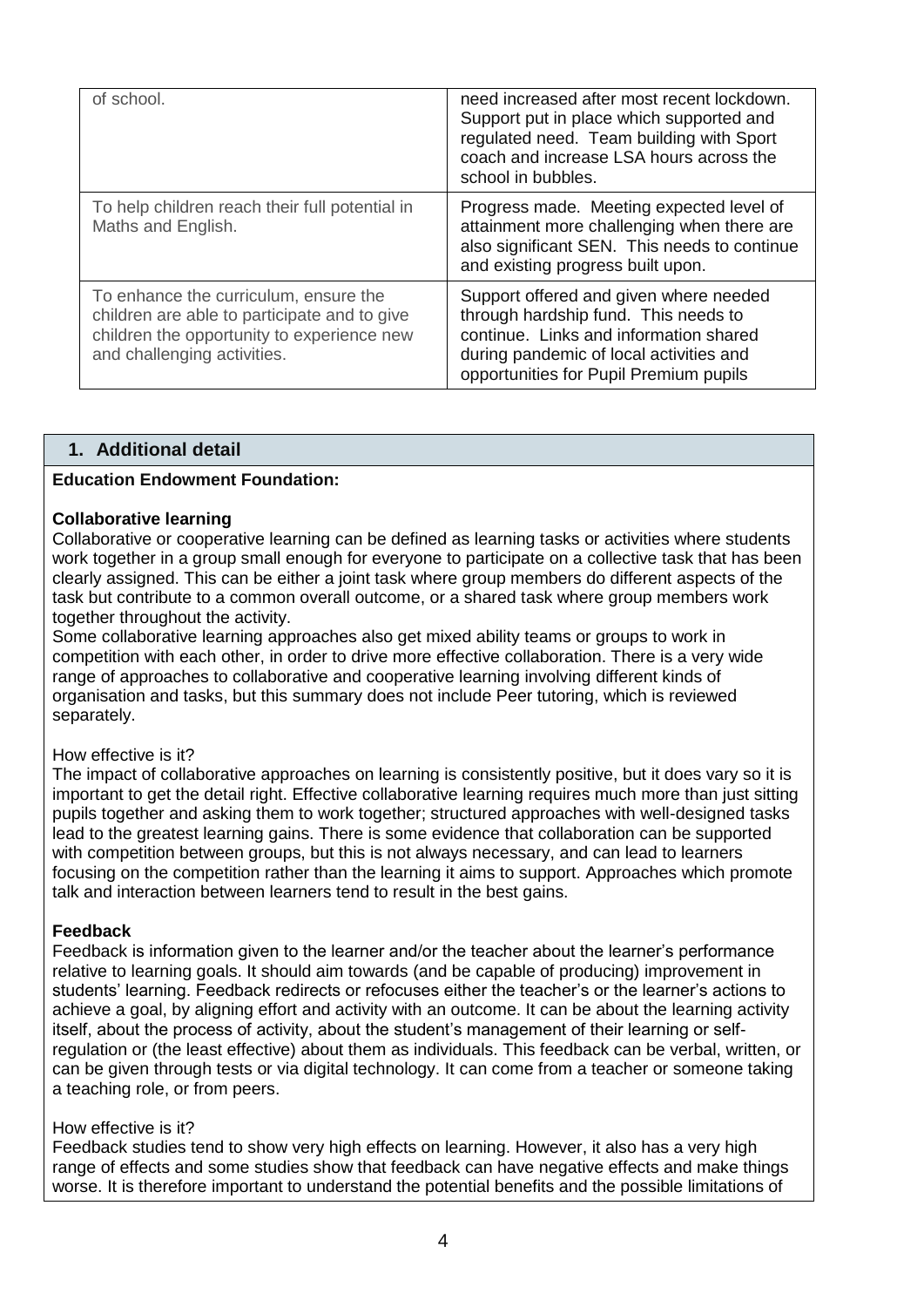the approach. In general, research-based approaches that explicitly aim to provide feedback to learners, such as Bloom's 'mastery learning', also tend to have a positive impact. Feedback has effects on all types of learning across all age groups. Research in schools has focused particularly on English, mathematics and, to a lesser extent, science.

### **Meta-cognition and self-regulation**

Meta-cognition and self-regulation approaches (sometimes known as 'learning to learn' approaches) aim to help learners think about their own learning more explicitly. This is usually by teaching pupils specific strategies to set goals, and monitor and evaluate their own academic development. Self-regulation means managing one's own motivation towards learning. The intention is often to give pupils a repertoire of strategies to choose from during learning activities.

### How effective is it?

Meta-cognition and self-regulation approaches have consistently high levels of impact, with pupils making an average of eight months' additional progress. The evidence indicates that teaching these strategies can be particularly effective for low achieving and older pupils.

These strategies are usually more effective when taught in collaborative groups so learners can support each other and make their thinking explicit through discussion.

The potential impact of these approaches is very high, but can be difficult to achieve as they require pupils to take greater responsibility for their learning and develop their understanding of what is required to succeed. There is no simple method or trick for this. It is possible to support pupils' work too much, so that they do not learn to monitor and manage their own learning but come to rely on the prompts and support from the teacher. "Scaffolding" provides a useful metaphor: a teacher would provide support when first introducing a pupil to a concept, then reduce the support to ensure that the pupil continues to manage their learning autonomously.

### **One to one tuition**

One to one tuition is where a teacher, teaching assistant or other adult gives a pupil intensive individual support. It may be undertaken outside of normal lessons as additional teaching, for example as part of extending school time or summer schools, or as a replacement for other lessons by withdrawing the pupil for extra teaching.

### How effective is it?

Evidence indicates that one to one tuition can be effective, on average accelerating learning by approximately five additional months' progress.

Short, regular sessions (about 30 minutes, 3-5 times a week) over a set period of time (6-12 weeks) appear to result in optimum impact. Evidence also suggests tuition should be additional to, but explicitly linked with, normal teaching, and that teachers should monitor progress to ensure the tutoring is beneficial. Studies comparing one to one with small group tuition show mixed results. In some cases one to one tuition has led to greater improvement, while in others tuition in groups of two or three has been equally or even more effective compared to one to one. The variability in findings may suggest that the quality of teaching in one to one tuition or small groups is more important than the group size, emphasising the value of professional development for teachers. Programmes involving teaching assistants or volunteers also have a valuable impact, but tend to be less effective than those using experienced and specifically trained teachers, which have nearly twice the effect on average. Where tuition is delivered by volunteers or teaching assistants there is evidence that training and the use of a structured programme is beneficial.

### **Small group tuition**

Small group tuition is defined as one teacher or professional educator working with two, three, four, or five pupils. This arrangement enables the teacher to focus exclusively on a small number of learners, usually on their own in a separate classroom or working area. Intensive tuition in small groups is often provided to support lower attaining learners or those who are falling behind, but it can also be used as a more general strategy to ensure effective progress, or to teach challenging topics or skills.

How effective is it?